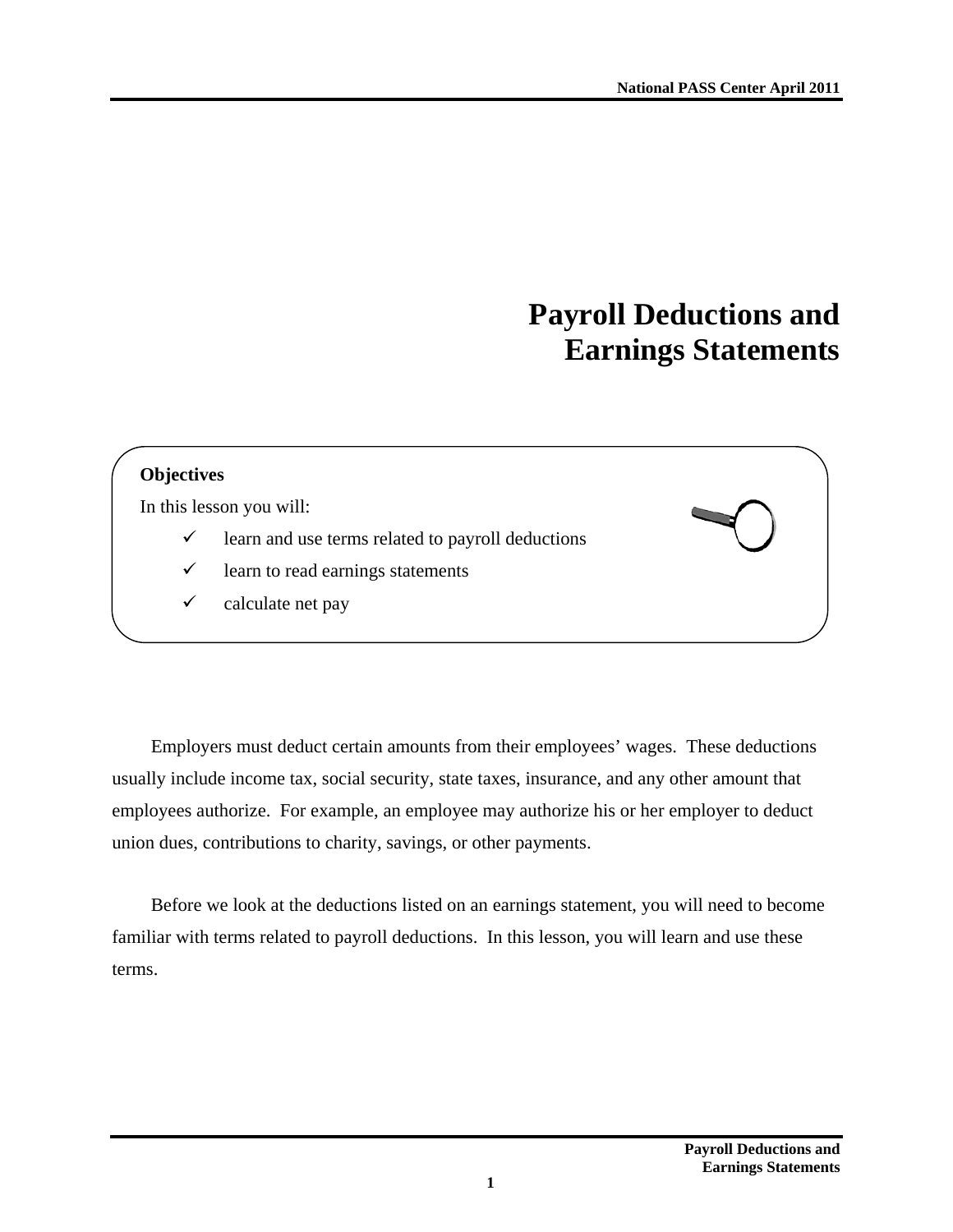Study the following terms.

| <b>Term</b>                        | <b>Definition</b>                                                                                                                                                      |
|------------------------------------|------------------------------------------------------------------------------------------------------------------------------------------------------------------------|
| A. deduction                       | amount taken from your paycheck for an income tax or other<br>payment that you approve                                                                                 |
| <b>B.</b> gross pay                | the amount of pay you earn before deductions are taken out                                                                                                             |
| C. net pay                         | the amount of pay that you take home after all deductions<br>are taken out                                                                                             |
| <b>D.</b> withholding tax          | the deduction for federal income tax                                                                                                                                   |
| E. FICA                            | part of the Federal Insurance Contributions Act that requires all<br>workers to pay part of their income to the federal government for<br>Social Security and Medicare |
| <b>F.</b> authorize                | to officially approve                                                                                                                                                  |
| G. dependent                       | someone who relies on you for financial support, such as a child                                                                                                       |
| <b>H.</b> withholding<br>allowance | the number of dependents you claim on your W-4 form                                                                                                                    |
| L.<br>state tax                    | a special income tax collected by the state where you live                                                                                                             |
| city tax<br>J.                     | a special income tax collected by the city where you live; usually<br>used for city improvement(s)                                                                     |



# **Practice Problems**

Directions: Complete the following statements by selecting the BEST term from the vocabulary words.

*Set A* 

- **1.** San Francisco collects a <u>?</u> to pay for rapid transit.
- **2.** Some employers will deduct savings from your check if you  $\frac{?}{?}$  them to do so.
- **3.** <u>2</u> is the amount Mary takes home after all deductions are taken from her paycheck.
- **4.** The state of California raises money through a  $\frac{?}{?}$ .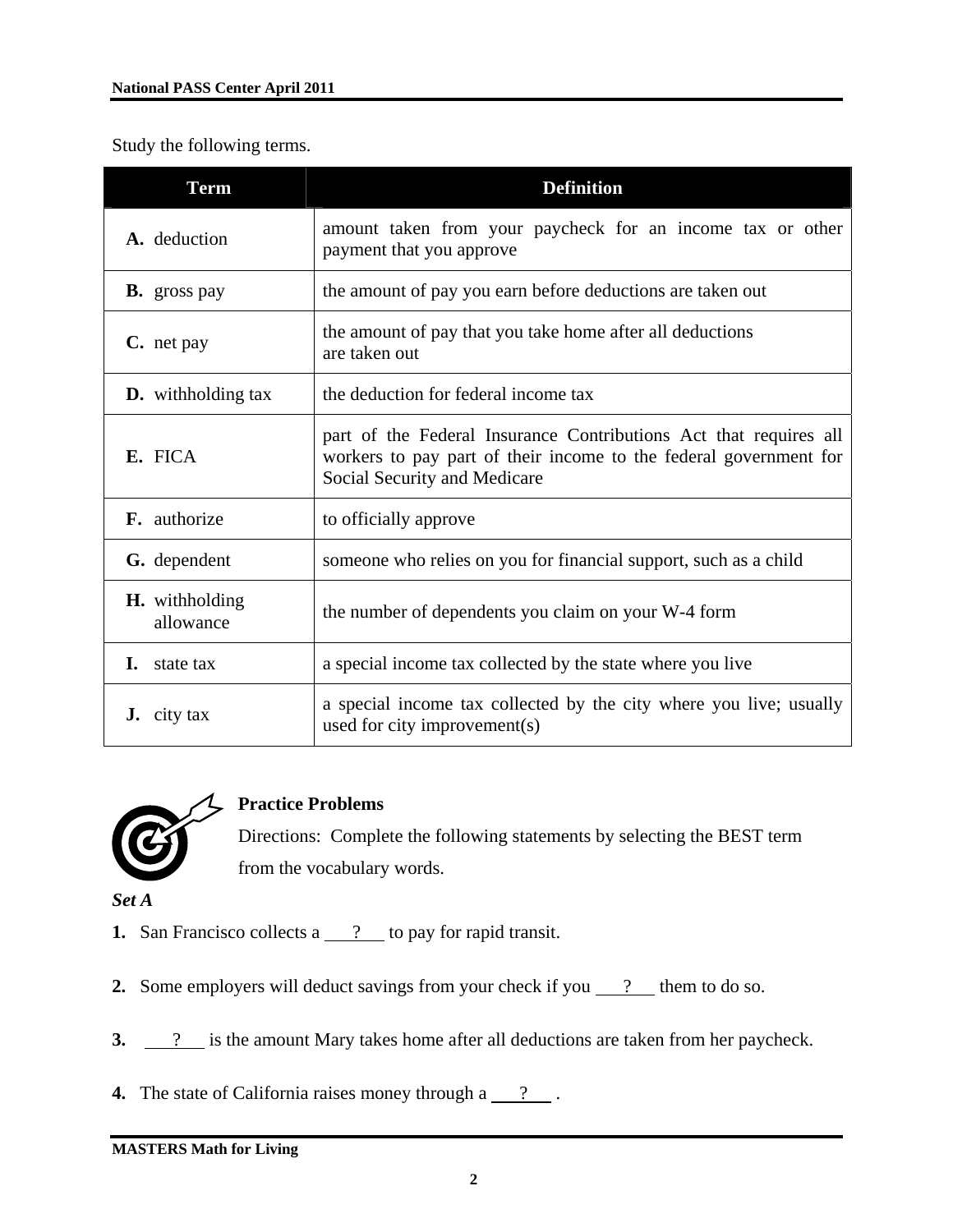- **5.** Hal's employer takes a <u>?</u> from his check to pay income tax.
- **6.** <u>2</u> is also known as the social security tax.
- **7.** Withholding tax, social security, and insurance are examples of  $\frac{?}{?}$ .

**8.** Jack claims his child as a dependent, so his <u>?</u> is two.

**9.** The total amount that Samantha earns before deductions is called her <u>2</u>.

**10.** Juan's children that he claims for his withholding allowance are his <u>2</u>.

#### **Deductions**

Below is an example of an **earnings statement**. It is usually part of your check or attached to the check. It shows how many hours you worked, the amount of money you earned, and the deductions from your paycheck. Always review your earnings statements for accuracy. If you find any errors or have any questions, contact your employer immediately.

|                                    |                            |                                |                                           | <b>Chase Sign Company</b>  |                  |                       |                     |                                |
|------------------------------------|----------------------------|--------------------------------|-------------------------------------------|----------------------------|------------------|-----------------------|---------------------|--------------------------------|
|                                    |                            |                                |                                           |                            |                  | <b>TAX DEDUCTIONS</b> |                     |                                |
| <b>PAY PERIOD</b><br><b>ENDING</b> | <b>GROSS</b><br><b>PAY</b> | <b>REGULAR</b><br><b>HOURS</b> | <b>OVERTIME</b><br><b>HOURS</b>           | <b>FICA</b>                | <b>W-H TAX</b>   | <b>STATE TAX</b>      | <b>CITY TAX</b>     | <b>TAKE-HOME</b><br><b>PAY</b> |
| <b>August 3</b>                    | 167.01                     | 20.0                           | 0                                         | 12.78                      | 20.50            | 3.34                  | 1.67                | 116.12                         |
|                                    |                            |                                |                                           | <b>PERSONAL DEDUCTIONS</b> |                  |                       |                     |                                |
|                                    | <b>UNION DUES</b>          |                                | <b>UNITED FUND</b>                        |                            | <b>INSURANCE</b> |                       | <b>CREDIT UNION</b> |                                |
|                                    | 5.00                       |                                | 1.00                                      |                            | 2.60             |                       | 4.00                |                                |
|                                    |                            |                                | <b>DETACH AND RETAIN FOR YOUR RECORDS</b> | <b>EARNINGS STATEMENT</b>  |                  |                       |                     |                                |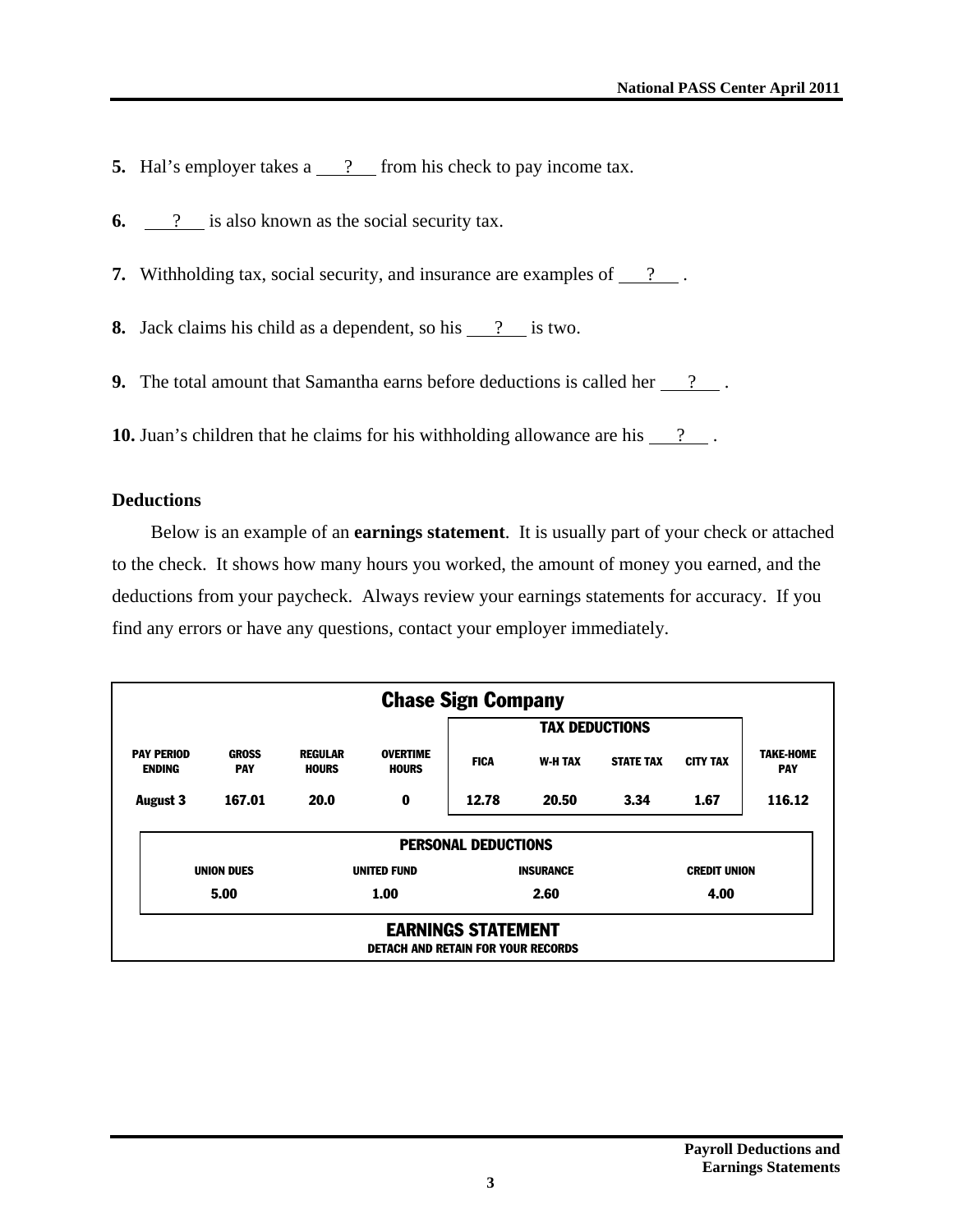| Answer the following questions using the earnings statement<br>TRY ITT<br>shown.                                                                                                                  |  |  |  |  |
|---------------------------------------------------------------------------------------------------------------------------------------------------------------------------------------------------|--|--|--|--|
|                                                                                                                                                                                                   |  |  |  |  |
|                                                                                                                                                                                                   |  |  |  |  |
|                                                                                                                                                                                                   |  |  |  |  |
| What are the two main types of deductions listed on the statement?<br>4.<br><u> 1989 - Johann Harry Harry Harry Harry Harry Harry Harry Harry Harry Harry Harry Harry Harry Harry Harry Harry</u> |  |  |  |  |
|                                                                                                                                                                                                   |  |  |  |  |
| 6. What is the deduction for withholding tax? ___________________________________                                                                                                                 |  |  |  |  |
|                                                                                                                                                                                                   |  |  |  |  |
| 8. What is amount of the net pay?                                                                                                                                                                 |  |  |  |  |
|                                                                                                                                                                                                   |  |  |  |  |

# *Example 1*

According to the earnings statement below, what are the total tax deductions?

|                                    |                            |                                |                                           | <b>Sarah's Floral Shop</b> |                            |                       |                 |                |
|------------------------------------|----------------------------|--------------------------------|-------------------------------------------|----------------------------|----------------------------|-----------------------|-----------------|----------------|
|                                    |                            |                                |                                           |                            |                            | <b>TAX DEDUCTIONS</b> |                 |                |
| <b>PAY PERIOD</b><br><b>ENDING</b> | <b>GROSS</b><br><b>PAY</b> | <b>REGULAR</b><br><b>HOURS</b> | <b>OVERTIME</b><br><b>HOURS</b>           | <b>FICA</b>                | <b>W-H TAX</b>             | <b>STATE TAX</b>      | <b>CITY TAX</b> | <b>NET PAY</b> |
| July 19                            | 397.20                     | 40.0                           | 0                                         | 30.39                      | 50.20                      | 6.48                  | 3.84            |                |
|                                    |                            |                                |                                           |                            | <b>PERSONAL DEDUCTIONS</b> |                       |                 |                |
|                                    |                            | <b>UNION DUES</b>              |                                           |                            | <b>INSURANCE</b>           |                       | <b>SAVINGS</b>  |                |
|                                    |                            | 2.00                           |                                           |                            | 4.50                       |                       | 5.00            |                |
|                                    |                            |                                | <b>DETACH AND RETAIN FOR YOUR RECORDS</b> | <b>EARNINGS STATEMENT</b>  |                            |                       |                 |                |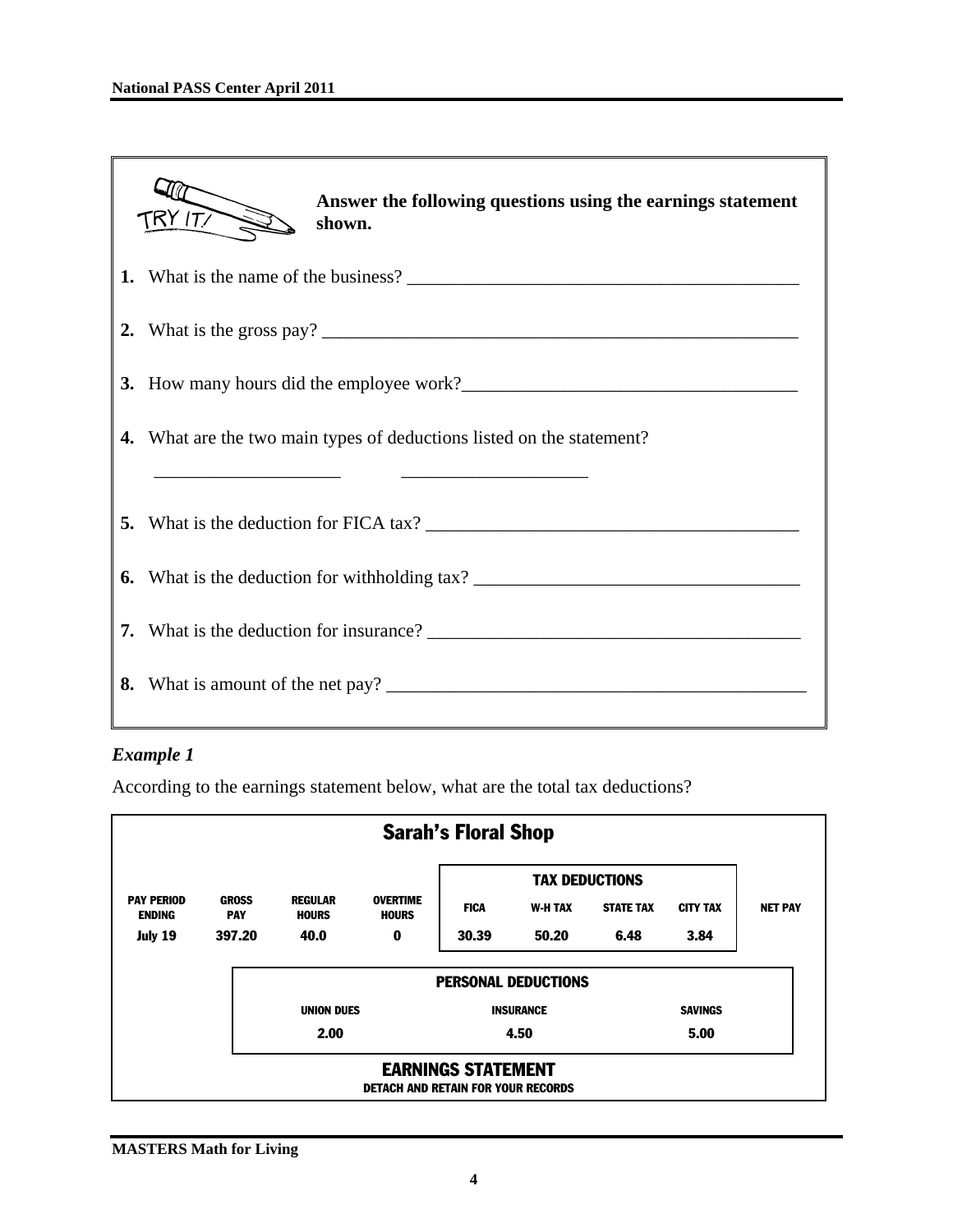#### *Solution*

Add all of the tax deductions.

- \$30.39 social security tax  $50.20$  — withholding tax
	- $6.48$  state tax
- $+$  3.84 city tax
- \$90.91 total tax deductions

The total tax deductions are \$90.91



# **Net Pay**

There is a difference between gross pay and net pay. **Gross pay** is the amount that an employee earns *before* taxes and other deductions. To calculate gross pay, multiply the hourly rate by the number of hours worked. Include overtime pay if applicable. **Net pay** is how much the employee earns *after* taxes and other deductions. It is also called take-home pay. To calculate net pay, subtract all deductions from the gross pay.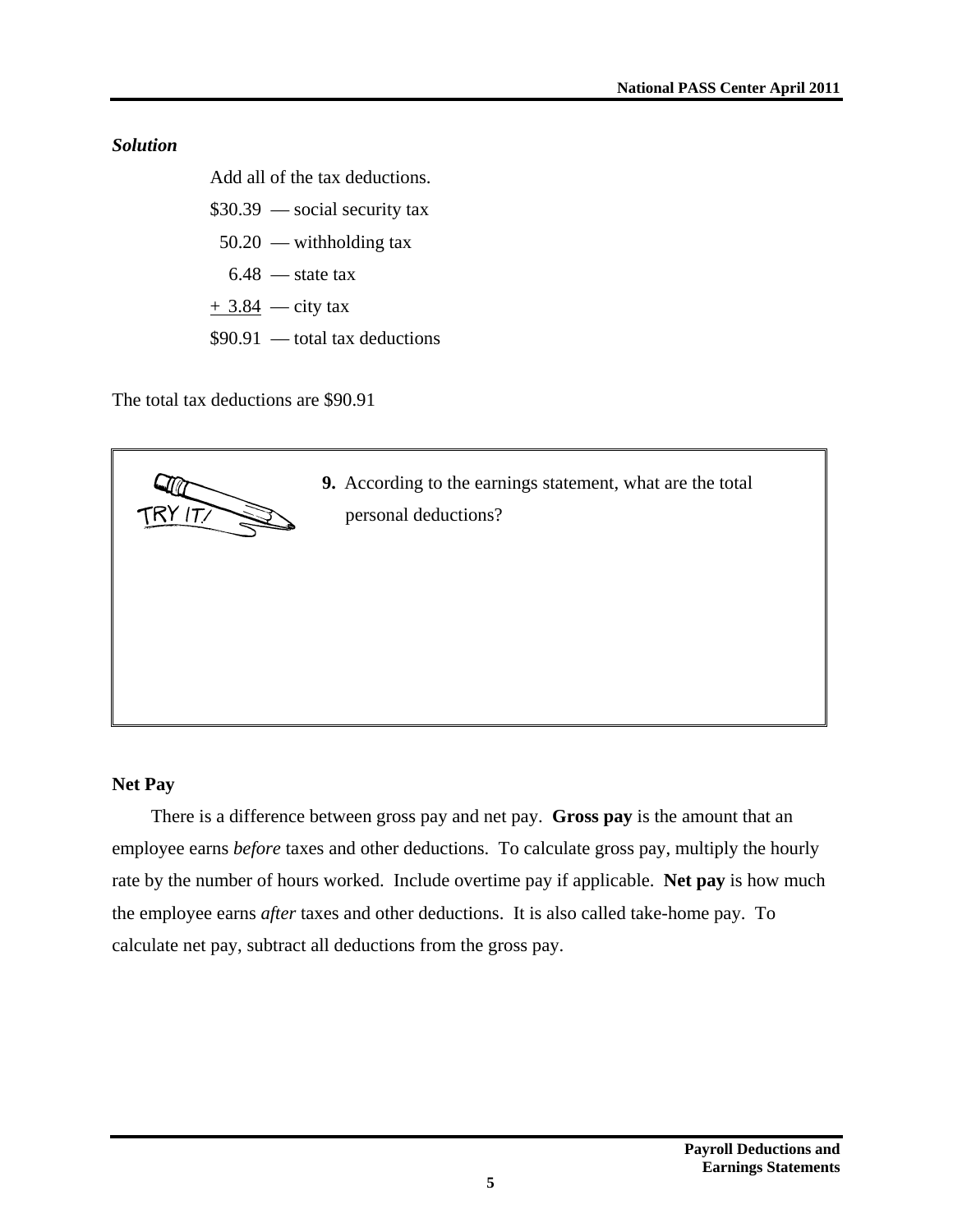## *Example 2*

Mike works part time at North Hills Autobody Repair. Find his net pay for each week in February.

|                            | <b>Week Ending</b> |                    |                    |                    |
|----------------------------|--------------------|--------------------|--------------------|--------------------|
|                            | <b>February 7</b>  | <b>February 14</b> | <b>February 21</b> | <b>February 28</b> |
| <b>Gross Pay</b>           | \$144.00           | \$206.00           | \$121.65           | \$187.50           |
| <b>FICA Tax</b>            | \$11.02            | \$15.76            | \$9.31             | \$14.34            |
| <b>Withholding Tax</b>     | \$13.30            | \$23.40            | \$10.90            | \$19.40            |
| <i><b>State Tax</b></i>    | \$2.88             | \$9.48             | \$2.74             | \$3.75             |
| <b>City Tax</b>            | \$1.44             | \$2.07             | \$1.52             | $\theta$           |
| <b>Personal Deductions</b> | \$1.75             | \$10.50            | \$6.00             | \$7.05             |
| <b>Net Pay</b>             |                    |                    |                    |                    |

## *Solution*

First, add all of the deductions.

| <b>February 7</b> | <b>February 14</b> | <b>February 21</b> | <b>February 28</b> |
|-------------------|--------------------|--------------------|--------------------|
| \$11.02           | \$15.76            | \$9.31             | \$14.34            |
| 13.30             | 23.40              | 10.90              | 19.40              |
| 2.88              | 9.48               | 2.74               | 3.75               |
| 1.44              | 2.07               | 1.52               | 7.05               |
| $+$ 1.75          | $+10.50$           | $+ 6.00$           | \$44.54            |
| \$30.39           | \$61.21            | \$30.47            |                    |

Now subtract the deductions from the gross pay.

| <b>February 7</b>   | <b>February 14</b> | <b>February 21</b> | <b>February 28</b> |
|---------------------|--------------------|--------------------|--------------------|
| \$144.00            | \$206.00           | \$121.65           | \$187.50           |
| $-30.39$            | $-61.21$           | - 30.47            | 44.54              |
| \$113.61            | \$144.79           | \$91.18            | \$142.96           |
| Mike's net pay was: |                    |                    |                    |
| \$113.61            | \$144.79           | \$91.18            | \$142.96           |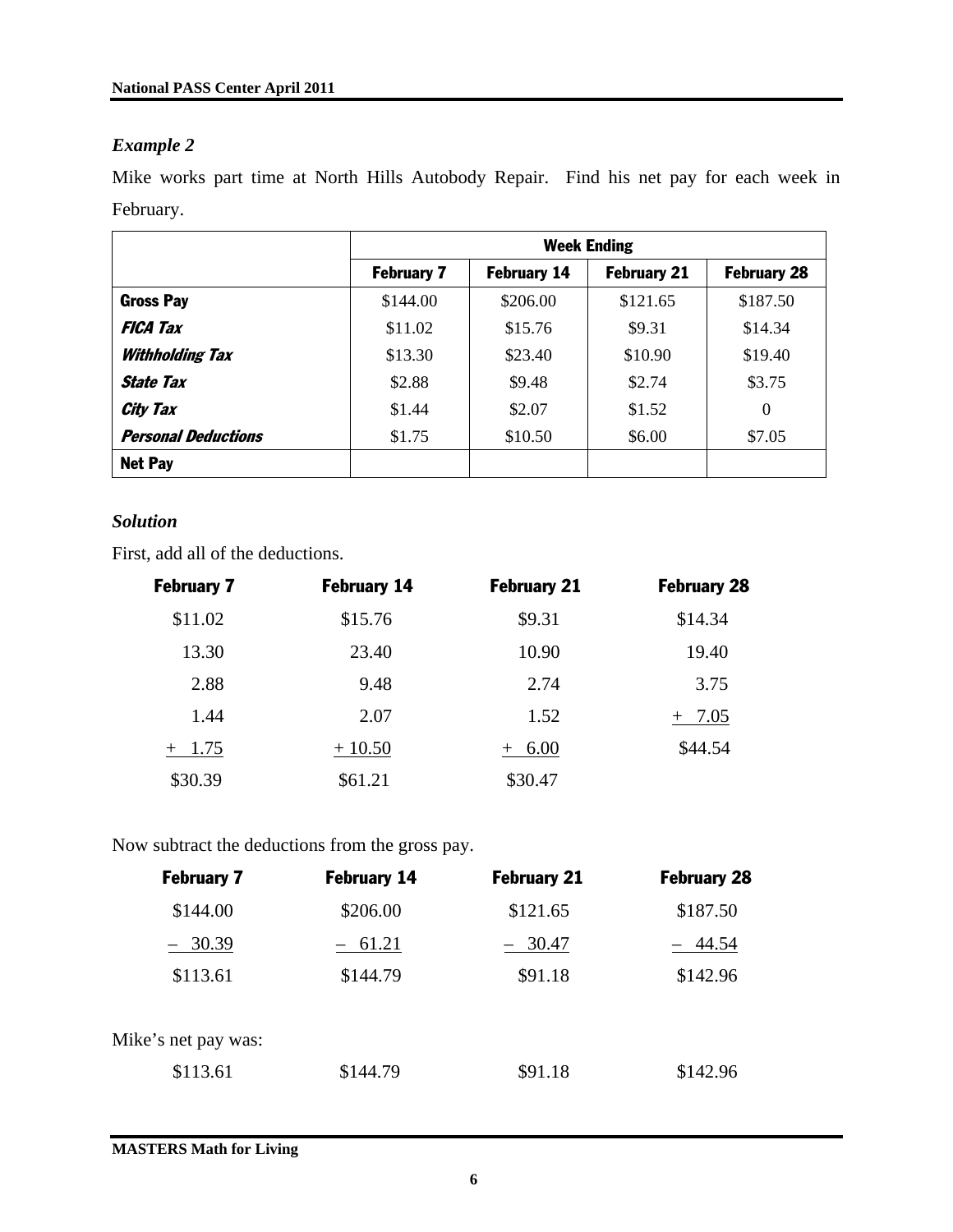

## **Find Karla's net pay for each week in February.**

|                            |                   | <b>Week Ending</b>                                             |          |          |  |  |
|----------------------------|-------------------|----------------------------------------------------------------|----------|----------|--|--|
|                            | <b>February 7</b> | <b>February 28</b><br><b>February 14</b><br><b>February 21</b> |          |          |  |  |
| <b>Gross Pay</b>           | \$210.00          | \$182.00                                                       | \$164.26 | \$203.79 |  |  |
| <b>FICA Tax</b>            | \$16.07           | \$13.92                                                        | \$12.57  | \$15.59  |  |  |
| <b>Withholding Tax</b>     | \$24.11           | \$19.80                                                        | \$16.78  | \$22.60  |  |  |
| <b>State Tax</b>           | \$4.20            | \$3.64                                                         | \$3.28   | \$4.08   |  |  |
| <b>Personal Deductions</b> | \$4.00            | \$4.00                                                         | \$6.50   | \$4.00   |  |  |
| <b>Net Pay</b>             |                   |                                                                |          |          |  |  |

**10.** February 7

**11.** February 14

**12.** February 21

**13.** February 28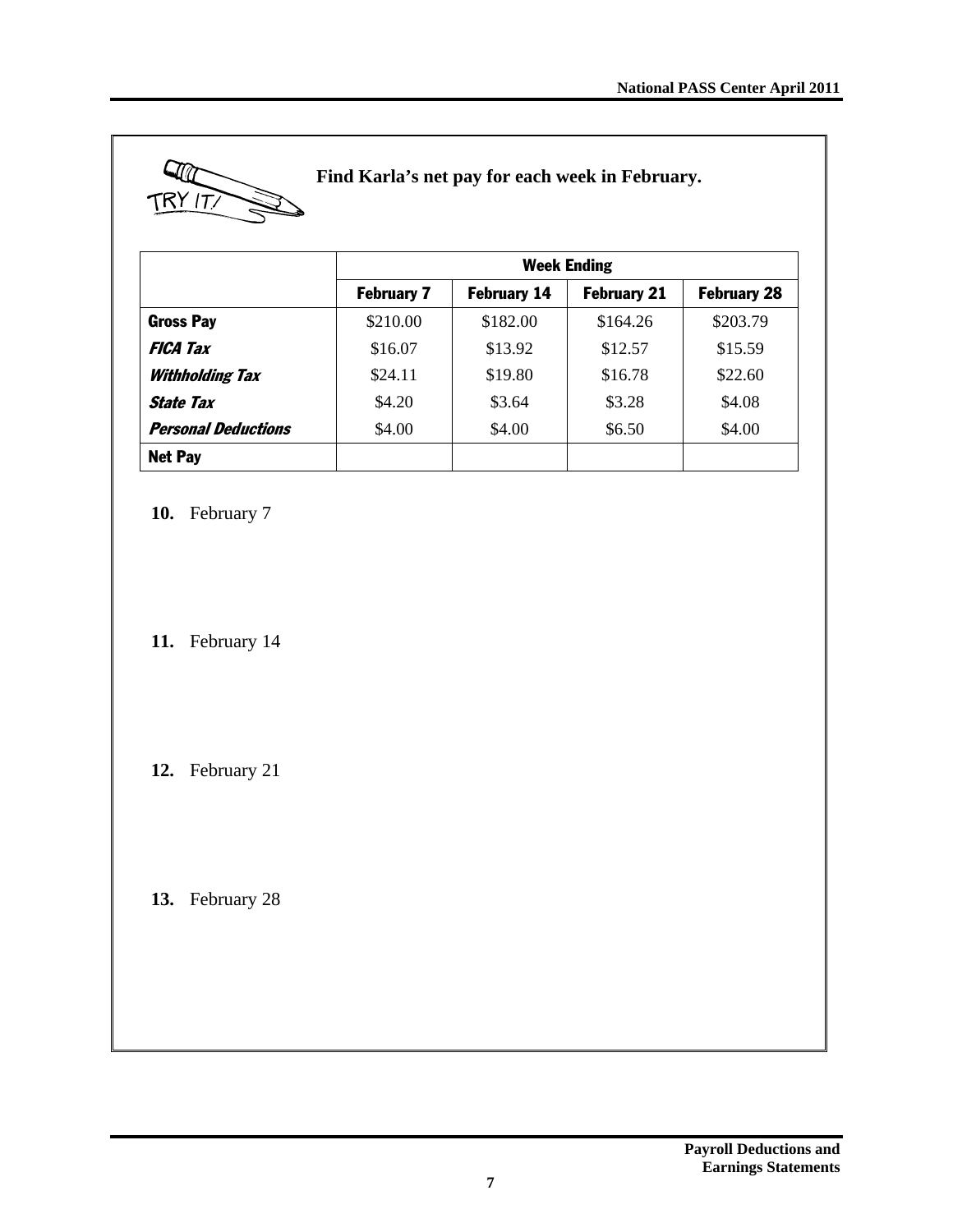

#### **Practice Problems**

Directions: Use a piece of scrap paper or any space available on these pages to work out the answers to these questions. Better yet, see if you can do them in your head – good practice for shopping.

#### *Set B*

Use the earnings statement below to answer the questions.



- **1.** What is the name of the business?
- **2.** What is the gross pay?
- **3.** Calculate the net pay.
- **4.** What are the total tax deductions?
- **5.** What are the total personal deductions?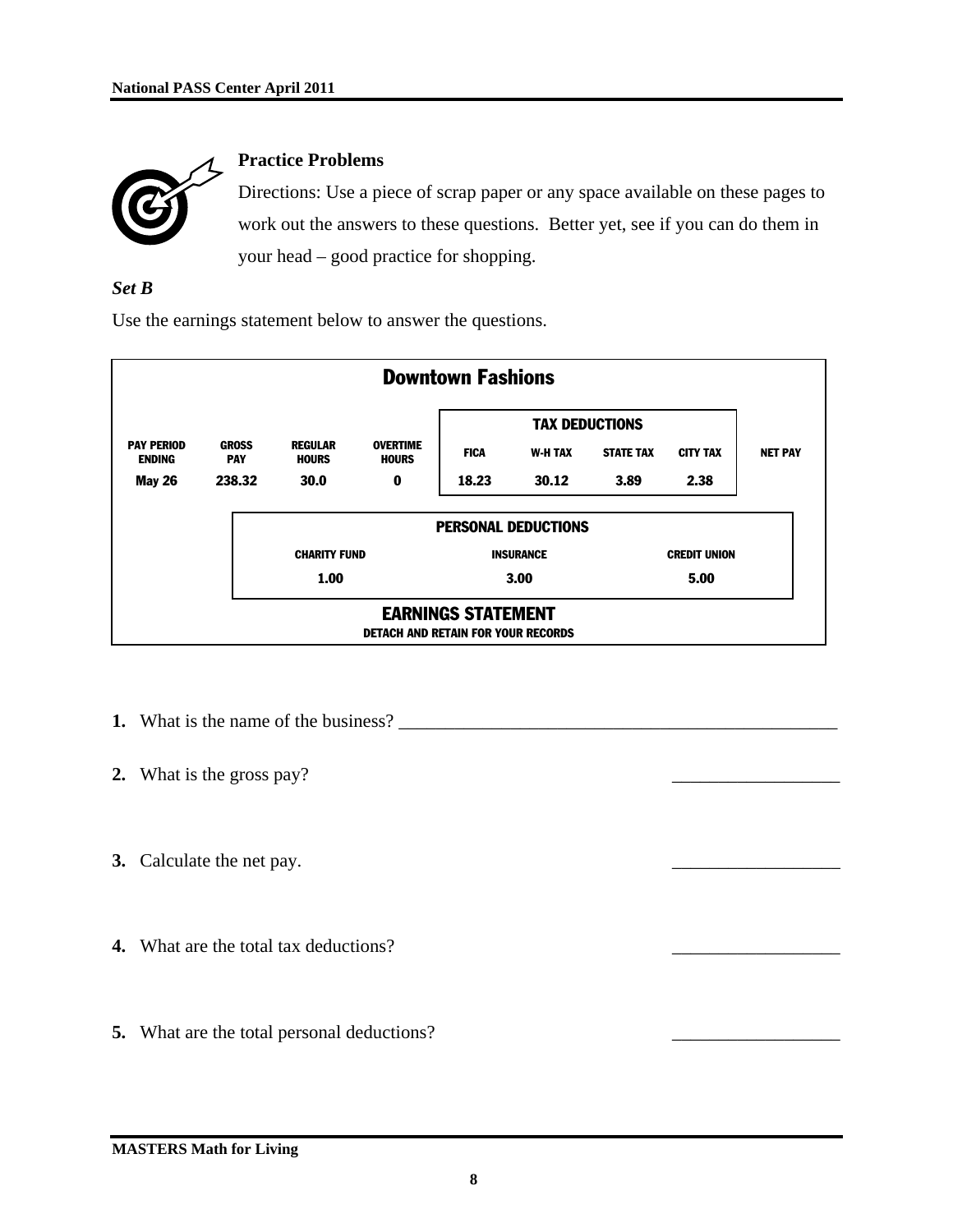# *Set C*

Find Juan's net pay for each week in June.

|                            | <b>Week Ending</b> |          |          |          |  |
|----------------------------|--------------------|----------|----------|----------|--|
|                            | June 8             | June 15  | June 22  | June 29  |  |
| <b>Gross Pay</b>           | \$200.00           | \$191.00 | \$155.78 | \$196.42 |  |
| <b>Social Security Tax</b> | \$15.30            | \$14.61  | \$11.92  | \$15.03  |  |
| <b>Withholding Tax</b>     | \$20.06            | \$18.20  | \$16.51  | \$18.67  |  |
| <b>State Tax</b>           | \$4.00             | \$3.82   | \$3.10   | \$3.92   |  |
| <b>Personal Deductions</b> | $\theta$           | \$2.00   | $\Omega$ | \$2.00   |  |
| <b>Net Pay</b>             |                    |          |          |          |  |

# **1.** June 8

- **2.** June 15
- **3.** June 22
- **4.** June 29



- **1.** Locate and highlight the vocabulary words and their meanings in this lesson.
- **2.** Write one new thing that you learned from this lesson or one question that you would like to ask your mentor.